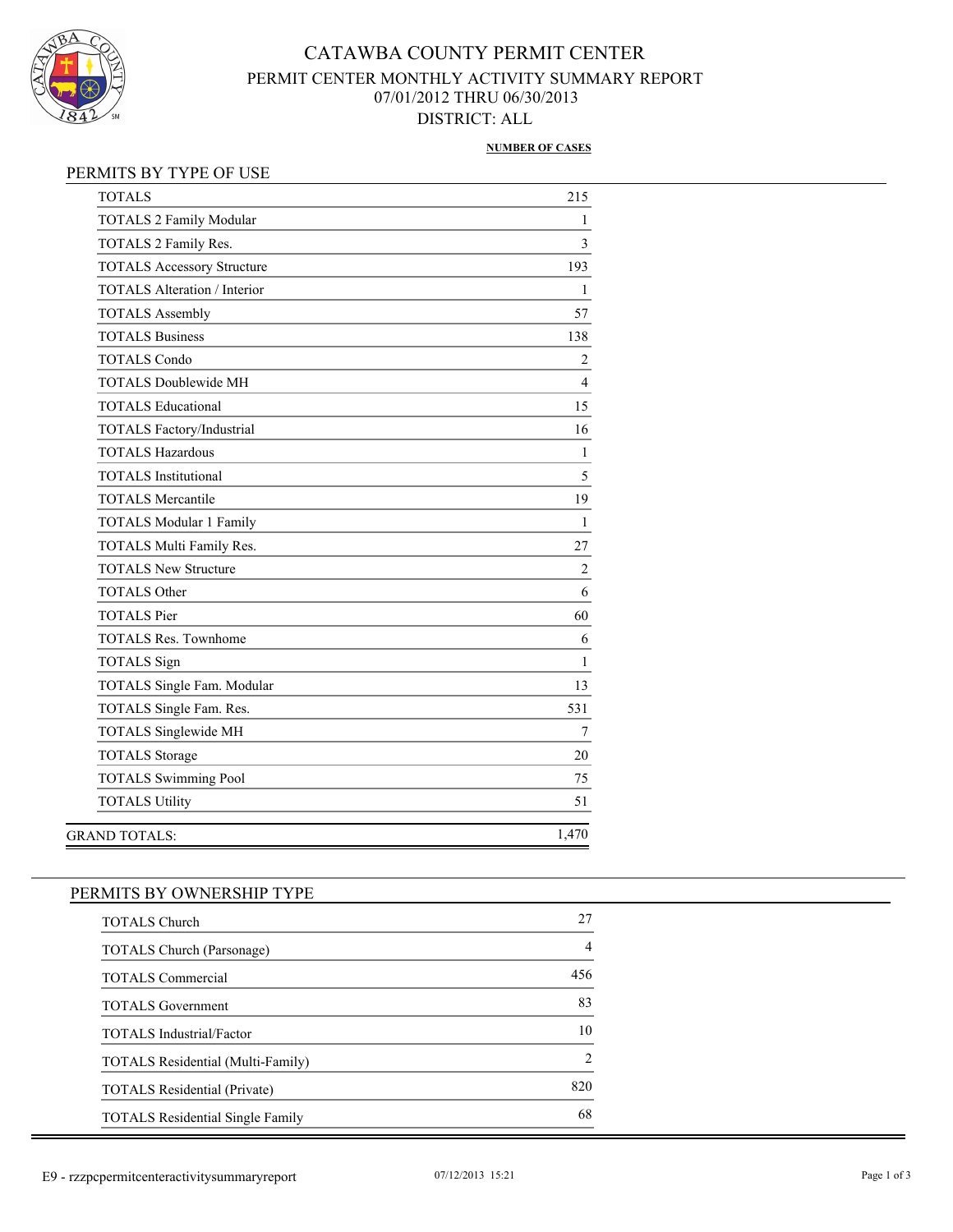

### CATAWBA COUNTY PERMIT CENTER PERMIT CENTER MONTHLY ACTIVITY SUMMARY REPORT 07/01/2012 THRU 06/30/2013 DISTRICT: ALL

**NUMBER OF CASES**

| GRAND TOTALS: | 1.470 |
|---------------|-------|
|               |       |

| <b>PERMIT ISSUED</b>                                       |                |  |
|------------------------------------------------------------|----------------|--|
| <b>TOTAL Building ISSUED</b>                               | 1,252          |  |
| <b>TOTAL Electrical ISSUED</b>                             | 2,974          |  |
| <b>TOTAL Mechanical ISSUED</b>                             | 2,134          |  |
| TOTAL Mobile Home ISSUED                                   | 64             |  |
| <b>TOTAL Plumbing ISSUED</b>                               | 1,152          |  |
| TOTAL Safety ISSUED                                        | 172            |  |
| TOTAL Sign ISSUED                                          | 216            |  |
| TOTAL TPI ISSUED                                           | 18             |  |
| TOTAL PERMITS ISSUED:                                      | 7,982          |  |
|                                                            |                |  |
| Number of Violation cases entered for Building Inspections | $\overline{2}$ |  |
| <b>CAPITAL FEES BY FEE TYPE</b>                            |                |  |
| TOTAL 2" Water Connection/Tap Fee                          | $\mathbf{1}$   |  |
| TOTAL 3/4" Water Connection/Tap Fee                        | 18             |  |
| TOTAL 3/4" Water Connection/Tap Fee - 50%                  | 1              |  |
| <b>GRAND TOTAL</b>                                         | 20             |  |
|                                                            |                |  |
| PLAN REVIEW TOTALS SUMMARY                                 |                |  |
| <b>TOTALS Standard Plan Review</b>                         | 577            |  |
| <b>GRAND TOTALS:</b>                                       | 577            |  |
| PERMITS PLANNING & ZONING                                  |                |  |
| TOTALS Zoning Authorization (NR)                           | 75             |  |
| <b>TOTALS Zoning Authorization (R)</b>                     | 442            |  |
|                                                            |                |  |
| <b>GRAND TOTALS:</b>                                       | 517            |  |
| FIRE MARSHAL'S OFFICE                                      |                |  |
| <b>TOTALS Fire Construction</b>                            | 27             |  |
| <b>GRAND TOTALS:</b>                                       | 27             |  |
| Maximum Occupany Certificates Issued                       |                |  |
|                                                            |                |  |